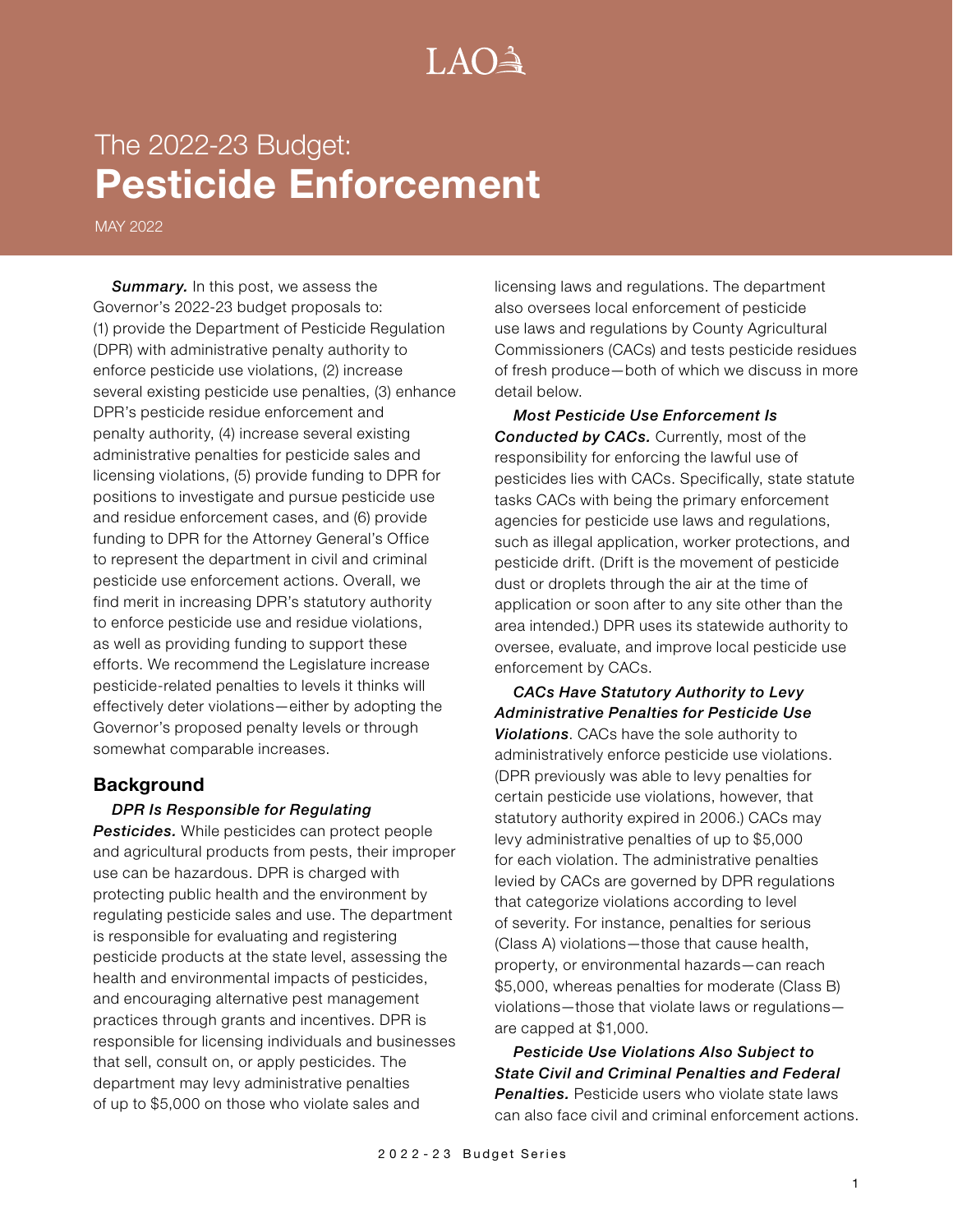Civil and criminal cases can be filed by a county district attorney at the request of a CAC or by the state Attorney General's Office at the request of DPR. Civil and criminal proceedings are considered for repetitive, negligent, or intentional violations that have created a hazard to human health or the environment. Civil penalties range from \$1,000 to \$25,000 for each violation, while criminal penalties range from \$500 to \$50,000 per violation, along with potential imprisonment. Additionally, the United States Environmental Protection Agency (U.S. EPA) may independently bring pesticide use enforcement cases upon referral. U.S. EPA can levy penalties of roughly \$9,000 for violations of federal pesticide use requirements, but for serious violations, penalties can be as high as \$50,000 along with potential imprisonment.

*DPR Is Responsible for Pesticide Residue Monitoring.* DPR administers a statewide monitoring program that samples and analyzes domestic and imported fresh produce for pesticide residues. DPR collects samples from various locations such as packing sites, wholesale and retail markets, and farmers markets. Residue monitoring is based on enforcing U.S. EPA tolerances—the maximum amount of a pesticide allowed to remain in or on a food. If illegal residues are found, DPR quarantines and removes the illegal produce from sale. The department can levy administrative

penalties of up to \$5,000 for certain pesticide residue violations, such as for selling produce that carries pesticide residue in excess of the permissible tolerance levels.

## **Governor's Proposals**

As part of the budget for 2022-23, the Governor proposes to (1) provide DPR with administrative penalty authority to enforce pesticide use violations, (2) increase several existing pesticide use penalties, (3) enhance DPR's pesticide residue enforcement and penalty authority, (4) increase several existing administrative penalties for pesticide sales and licensing violations, (5) provide

funding for DPR positions to investigate and pursue pesticide use and residue enforcement cases, and (6) provide funding for DPR to retain the Attorney General's Office to represent the department in civil and criminal pesticide use enforcement actions. Figure 1 provides an overview of the Governor's proposed changes to pesticide use, residue, and licensing and sales penalties, which we describe in more detail below. The Governor also proposes statutory language that would authorize the Director of DPR to adjust the new administrative and civil penalty levels for inflation in future years.

*Authorizes DPR to Enforce Administrative Penalties for Serious Pesticide Use Violations.*  The Governor proposes budget trailer legislation to provide DPR with the authority to levy administrative penalties of up to \$20,000 for pesticide use violations. The proposal would change state law to allow DPR—instead of a CAC—to levy administrative penalties for multi-jurisdictional pesticide use violations that have serious human or environmental health impacts. This authority would apply specifically for "priority investigations" that involve multiple counties or a person who is the subject of an investigation in multiple counties. Priority investigations include pesticide incidents that cause serious impacts such as death or illness; contamination of drinking water, air, or land; animal and wildlife mortality; or property damage.

#### Figure 1

### **Governor's Proposed Changes to State Pesticide Penalties**

| <b>Penalty Type</b>        | <b>Existing</b>     | Proposed <sup>a</sup>       |
|----------------------------|---------------------|-----------------------------|
| <b>Pesticide Use</b>       |                     |                             |
| DPR administrative         | <b>None</b>         | Up to \$20,000              |
| CAC administrative         | Up to \$5,000       | Up to \$15,000              |
| Civil                      | \$1,000 to \$25,000 | \$3,000 to \$75,000         |
| Criminal                   | \$500 to \$50,000   | \$5,000 to \$100,000        |
| <b>Residue</b>             |                     |                             |
| DPR administrative         | Up to \$5,000       | Up to \$15,000 <sup>b</sup> |
| <b>Licensing and Sales</b> |                     |                             |
| DPR administrative         | Up to \$5,000       | Up to \$15,000              |
|                            |                     |                             |

<sup>a</sup> The proposed statute would authorize the Director of DPR to adjust administrative and civil penalty levels for inflation in future years.

<sup>b</sup> Adds new penalties for (1) failing to provide produce sale and distribution information when requested by DPR and (2) distributing/moving quarantined produce.

DPR = Department of Pesticide Regulation and CAC = County Agricultural Commissioner.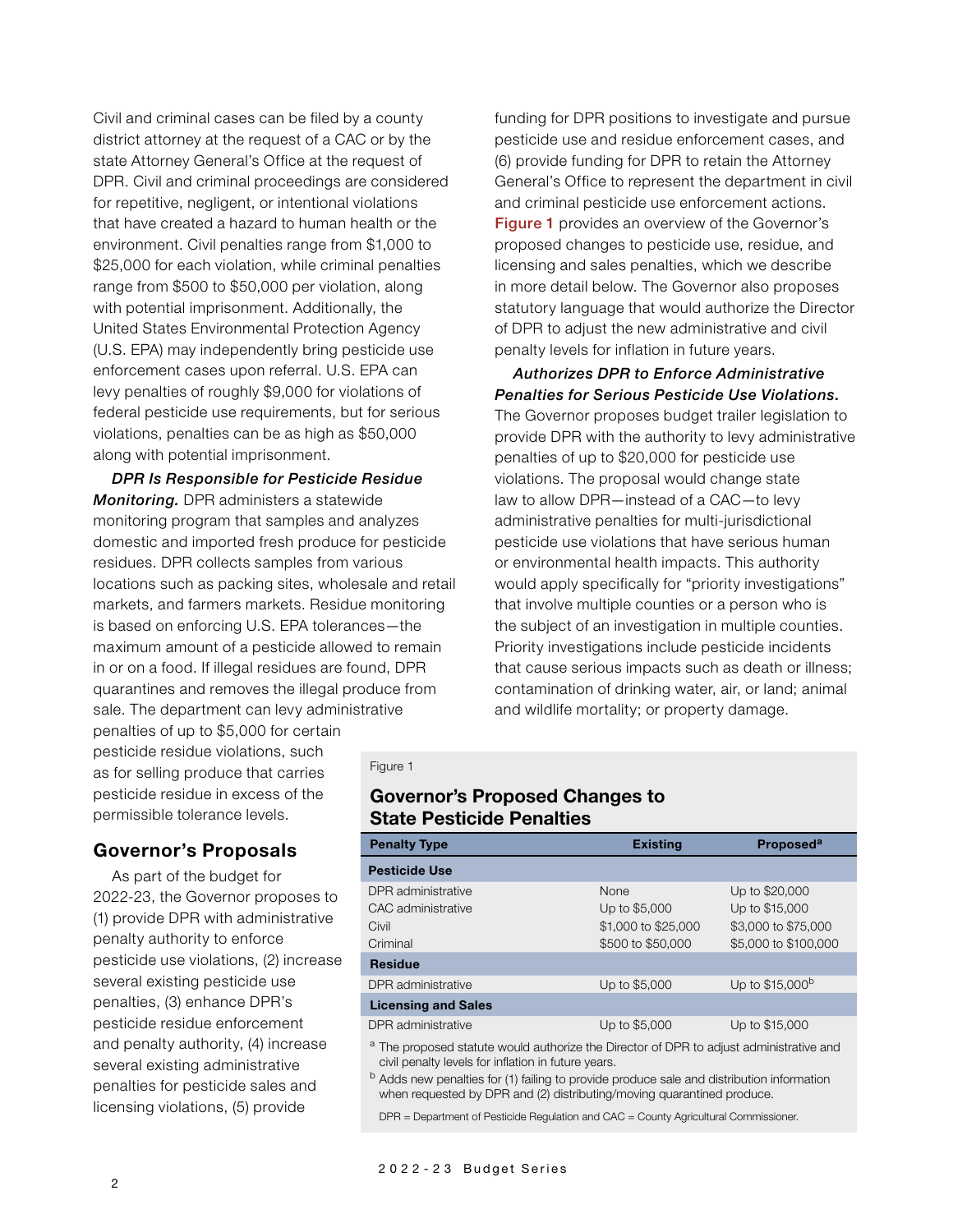DPR also would be able to levy administrative penalties if a CAC and the Director of DPR agree that enforcement by the department would be more appropriate, or if the Director finds that a CAC failed to discharge their duties. Because serious pesticide use violations are relatively rare, the department estimates that its use of this new authority likely would be somewhat infrequent. Specifically, DPR estimates it might levy one administrative penalty every two years.

*Increases Several Existing Pesticide Use*  **Penalties.** As shown in Figure 1, the Governor's proposed budget trailer legislation also would make several changes to existing pesticide use penalties. First, the proposed legislation would increase CAC administrative penalties to up to \$15,000 for each violation. (Class A violations could result in a fine of up to \$15,000, while lower-level violation penalties would be capped at \$3,000.) Second, the legislation would increase civil penalties to a minimum of \$3,000 and a maximum of \$75,000 for each violation, while criminal penalties would increase to a minimum of \$5,000 and a maximum of \$100,000 per violation. (The Governor does not propose any adjustments to minimum and maximum prison sentences for criminal penalties.)

*Expands DPR Pesticide Residue Enforcement and Penalty Authority.* The Governor's proposed budget trailer legislation also authorizes DPR to request sales and distribution records for produce grown, processed, shipped, and sold in the state. The legislation would allow DPR to levy new administrative penalties of up to \$15,000 for entities who do not provide this information within 48 hours after being requested. DPR indicates that this information would only be requested after the department identifies that a particular lot of produce carries illegal pesticide residues. Additionally, the proposed legislation would authorize DPR to levy new administrative penalties of up to \$15,000 for entities that distribute and/or move quarantined produce. Lastly, the Governor proposes to increase existing residue penalties such as for selling produce that carries pesticide residue in excess of allowable tolerance levels—to up to \$15,000.

*Increases Existing Pesticide Sales and Licensing Penalties.* The Governor also proposes to increase several existing DPR administrative penalties for pesticide sales and licensing violations. These include violations such as selling pesticides not registered in the state and acting as a pesticide advisor without a license. Specifically, the Governor proposes to increase these current penalties from a maximum of \$5,000 to up to \$15,000.

*Provides Funding for Positions to Investigate and Pursue Pesticide Use and Residue Enforcement Cases.* The Governor's budget includes \$582,000 from the DPR Fund (the department's primary fund source, largely supported by a fee on pesticide sales and other regulatory fees) in 2022-23 and ongoing to support three new enforcement staff positions that would investigate and pursue pesticide use and residue enforcement cases. This workload would include levying DPR administrative penalties and coordinating referrals to the Attorney General's Office and U.S. EPA. The positions also would be responsible for conducting oversight and supporting CACs, such as through trainings and providing guidance and support on local enforcement cases.

*Provides Funding for DPR to Hire Attorney General's Office for Civil and Criminal Enforcement Cases.* The Governor's budget proposes \$300,000 annually from the DPR Fund over the next three years for the department to hire the Attorney General's Office to represent DPR in civil and criminal pesticide use enforcement actions. The department estimates that it will refer about one pesticide use enforcement case every two years. DPR indicates that hiring the Attorney General's Office to pursue pesticide use violations would be a new activity, so the department is viewing this initiative as a pilot to determine the appropriate level of ongoing resources to request in the future.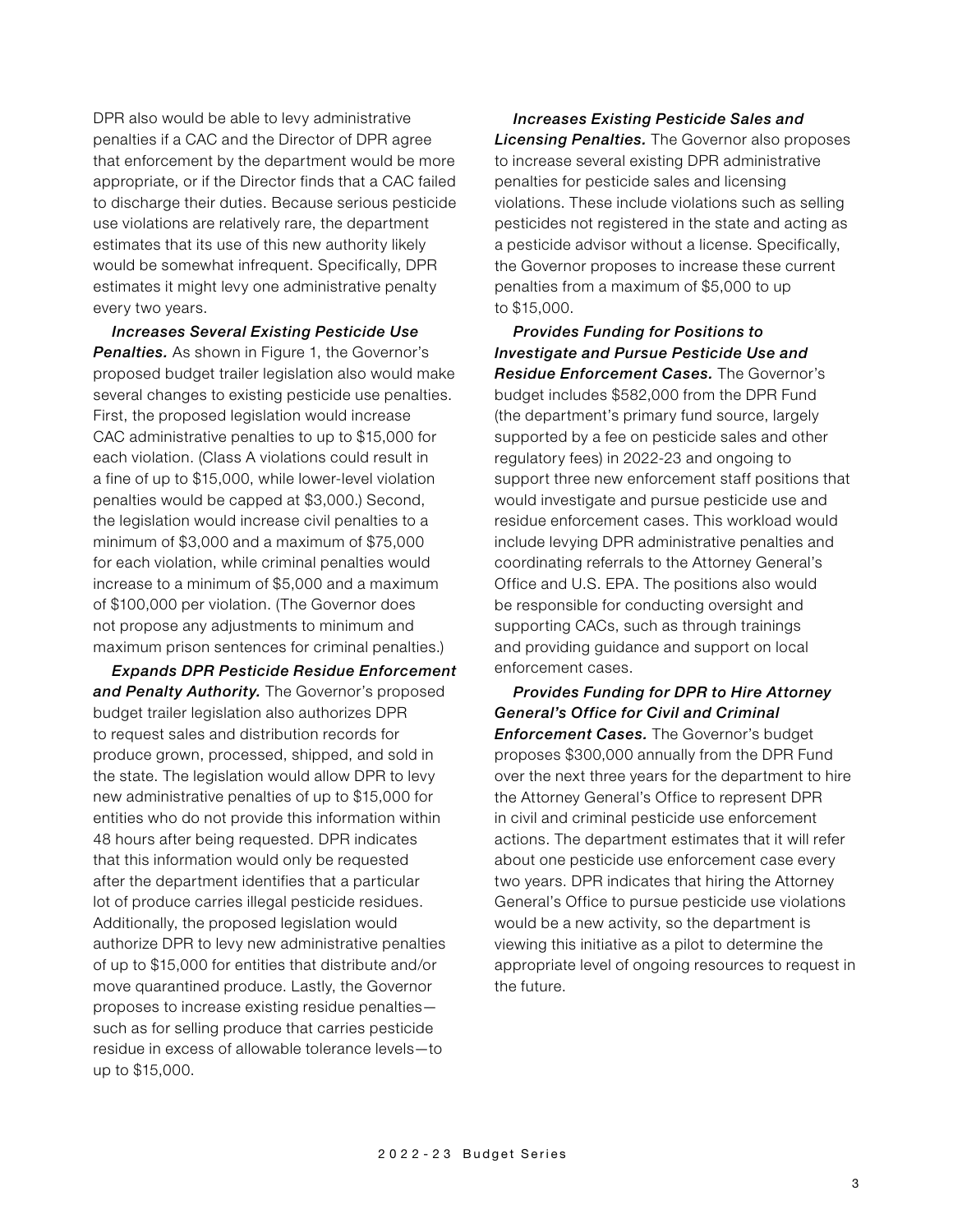#### **Assessment**

#### *Providing DPR With Authority to Levy Pesticide Use Penalties Is Important Step in Enhancing Statewide Enforcement Efforts.*

Given its important role in protecting public health and the environment, the state should have multiple enforcement tools available to ensure statewide compliance of pesticide use laws and regulations. Misapplication of pesticides can result in acute impacts on human health (such as rashes, nausea, and dizziness), as well as negative impacts to the environment (such as air and water contamination and impacted ecosystems). Additionally, some research suggests that some pesticides could be related to chronic health impacts such as such as cancer and reproductive harm. While serious pesticide use violations do not occur with great frequency, enhancing the state's ability to deter and correct for serious incidents is worthwhile, given the hazards that can result. We therefore find that providing DPR with the authority to levy administrative penalties would further advance its ability to meet its mission, while at the same time preserving the state's current structure of having CACs serve as the primary local enforcement agencies. The Governor's proposed approach would allow the state to serve as a "backstop" to local enforcement when merited, such as for cases that represent severe violations that stretch across multiple jurisdictions and when a CAC and DPR agree that enforcement by the department would be more appropriate.

*Increased State-Level Enforcement Authority Has Precedent.* Providing DPR with additional pesticide use enforcement authority would not be a unique approach for the state. First, DPR had similar authority from 2000 to 2006 under Chapter 806 of 2000 (SB 1970, Costa), which authorized the department to levy administrative penalties of up to \$5,000 for serious pesticide use violations. (Based on our conversations with the department and stakeholders, it appears that this authority was allowed to sunset due to CAC administrative penalties being increased to up to \$5,000 under Chapter 457 of 2002 [AB 947, Jackson].) Second, other state environmental regulatory departments possess some level of overarching enforcement authority even when

local agencies are tasked with being the primary enforcement entities. For instance, the Department of Toxic Substances Control may take enforcement actions against hazardous waste generators that violate state laws and regulations, even though state statute delegates most first-level enforcement responsibilities to local Certified Unified Program Agencies.

*Increasing Pesticide Use Penalties and Adjusting for Inflation Is Reasonable...* The goal of the state's pesticide use penalties should be to deter individuals and businesses from violating state laws and regulations. Successful deterrence is important because it protects public health and the environment by dissuading businesses and individuals from committing violations and persuading violators to take precautions against falling into noncompliance again. Overall, we find it reasonable to provide some level of increase to existing pesticide use penalties given that many have not been increased in decades—roughly 20 years for CAC administrative penalties and 30 years for most civil and criminal penalties. This means that penalties have not kept pace with inflation and thus have lost some of their relative power to deter violations over time. Statewide data has not shown a significant increase in violations over the past several years—collectively, the CACs have averaged about 600 enforcement actions per year from 2012 through 2019, with the majority being more minor Class B and Class C violations. However, the department indicates that there have been situations where the same violators have been levied penalties on multiple occasions for pesticide drift and worker protection violations, which could indicate that current penalty levels do not fully compel compliance. Increasing maximum penalties could help reduce existing rates of violations and/or prevent future incidents. Additionally, authorizing the Director of DPR to adjust penalty levels for inflation has merit since it would allow penalties to maintain their relative deterrent effects over time.

*…However, Difficult to Determine What Amount of Increase Is Most Appropriate.* The level at which penalties would serve as an effective deterrent for pesticide violations but do not present an excessive burden for violators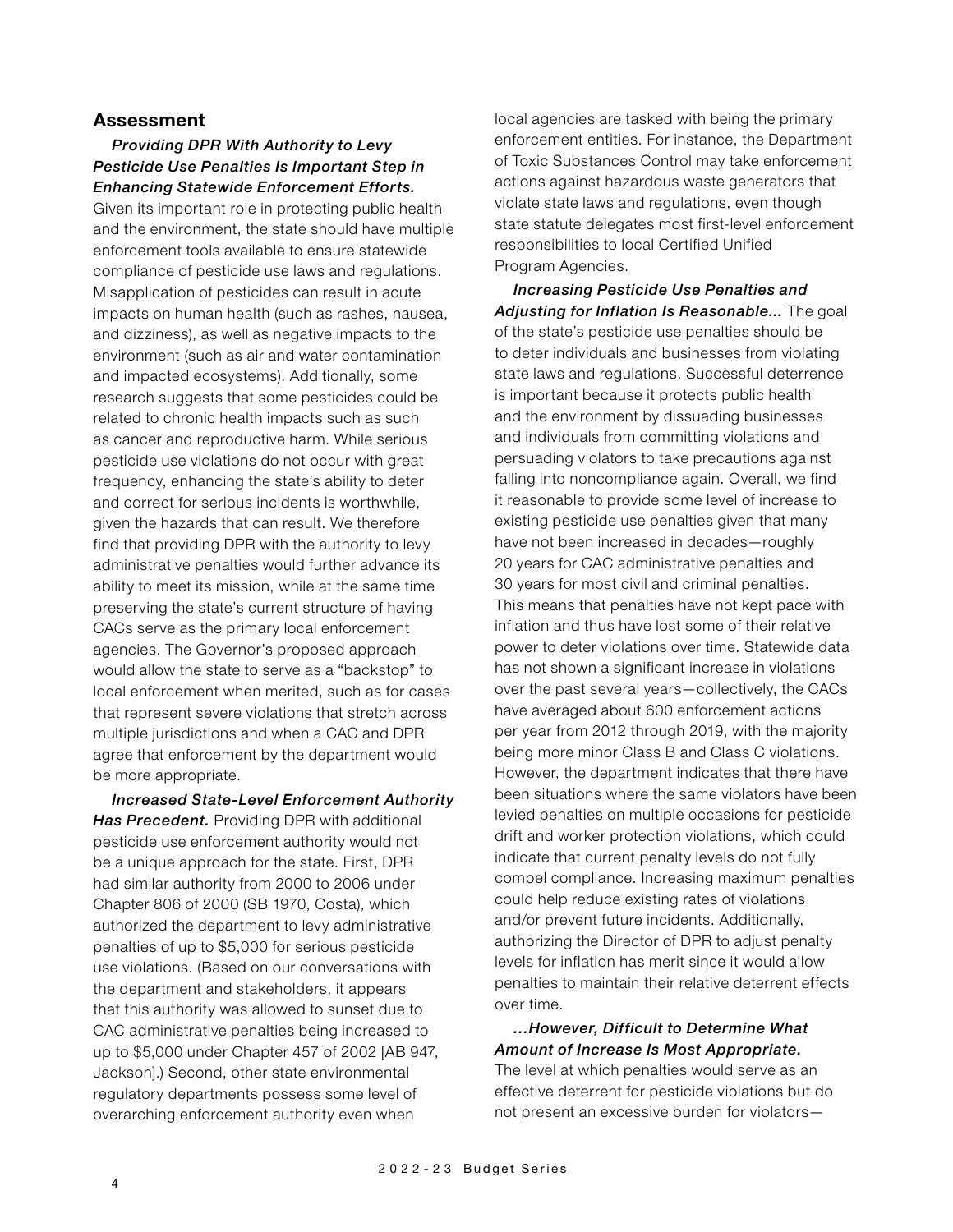particularly for more minor offenses—is not clear cut. If trued up for inflation, CAC administrative penalties and civil and criminal penalties would be roughly 1.5 and 2 times higher than their current levels, respectively. The Governor, however, proposes to increase penalties above the inflation adjustments—3 times their current levels in most cases. According to the department, this is to further deter the most egregious pesticide use violations. For example, this could include cases where improper application leads to pesticide drift causing skin and eye irritations in surrounding communities. We find this argument to be somewhat compelling, and the levels the Governor proposes seem reasonable. However, moderately lower or higher levels could also achieve the same goal without being ineffective or excessive. Additionally, we find that the Governor's proposal to set the maximum DPR administrative penalty higher than the maximum CAC administrative penalty makes sense, given these would be applied to the most serious, multijurisdictional pesticide use violations.

## *Increasing DPR Pesticide Residue Enforcement and Penalty Authority Could*

*Improve Produce Safety.* The state has a vested interest in ensuring that fresh produce in the state maintains safe levels of pesticide residues and that contaminated produce is properly quarantined and removed from sale when identified. Data from DPR indicate multiple cases in recent years where regulated entities did not provide requested sale and distribution information for contaminated produce in a timely manner (roughly 45 cases annually over the past five years) and where regulated entities distributed and/or moved quarantined produce (roughly three cases annually over the past five years). Currently, the department does not have the authority to enforce these actions other than through resource-intensive court proceedings. Accordingly, we find it reasonable to provide DPR with the authority to (1) require entities to provide sale and distribution information, (2) levy administrative penalties for failing to produce such records, and (3) levy administrative penalties for distributing and/or moving quarantined produce.

Additionally, we find it reasonable to increase existing residue penalties given that penalties have not been increased in roughly 30 years. These changes could better enable the state to prevent contaminated produce from reaching consumers.

The Governor's approach of setting the new administrative penalties for residue violations at comparable levels to those that CACs levy for pesticide use makes sense. However, as with the proposed increases to pesticide use penalties, while we find the Governor's proposed levels for new pesticide residue penalties to be reasonable, moderately lower or higher levels could also be adequate to the degree they still serve as an effective deterrent. Regardless of where the Legislature ultimately decides to set penalty levels, authorizing the Director of DPR to adjust penalty levels for inflation—as proposed by the Governor—has merit since it would allow penalties to maintain their relative influence in the coming years.

*Increasing Existing Administrative Penalties for Pesticide Sales and Licensing Violations Would Provide Parity in Penalty Levels.* We find it reasonable to provide some level of increase to the existing pesticide penalties for sales and licensing violations, given that they have not been increased in roughly 30 years. Additionally, it makes sense to maintain relative comparability across most of DPR's administrative penalties. Similar to earlier discussion, we find that (1) the Governor's proposed increases to sales and licensing violation penalties are reasonable but moderately lower or higher levels could also be adequate to the degree they still serve as effective deterrents, and (2) authorizing the Director of DPR to adjust penalty levels for inflation has merit.

*Funding for Positions and Representation From Attorney General's Office Would Further Support Statewide Enforcement.* We find that the proposed funding for DPR state operations would further support statewide enforcement of pesticide use and residue laws and regulations. In particular, funding for additional enforcement positions would provide the staff needed to support the workload associated with the proposed increase in enforcement and penalty authority. This includes investigating and pursuing cases to levy administrative penalties and coordinating referrals to the Attorney General's Office or U.S. EPA.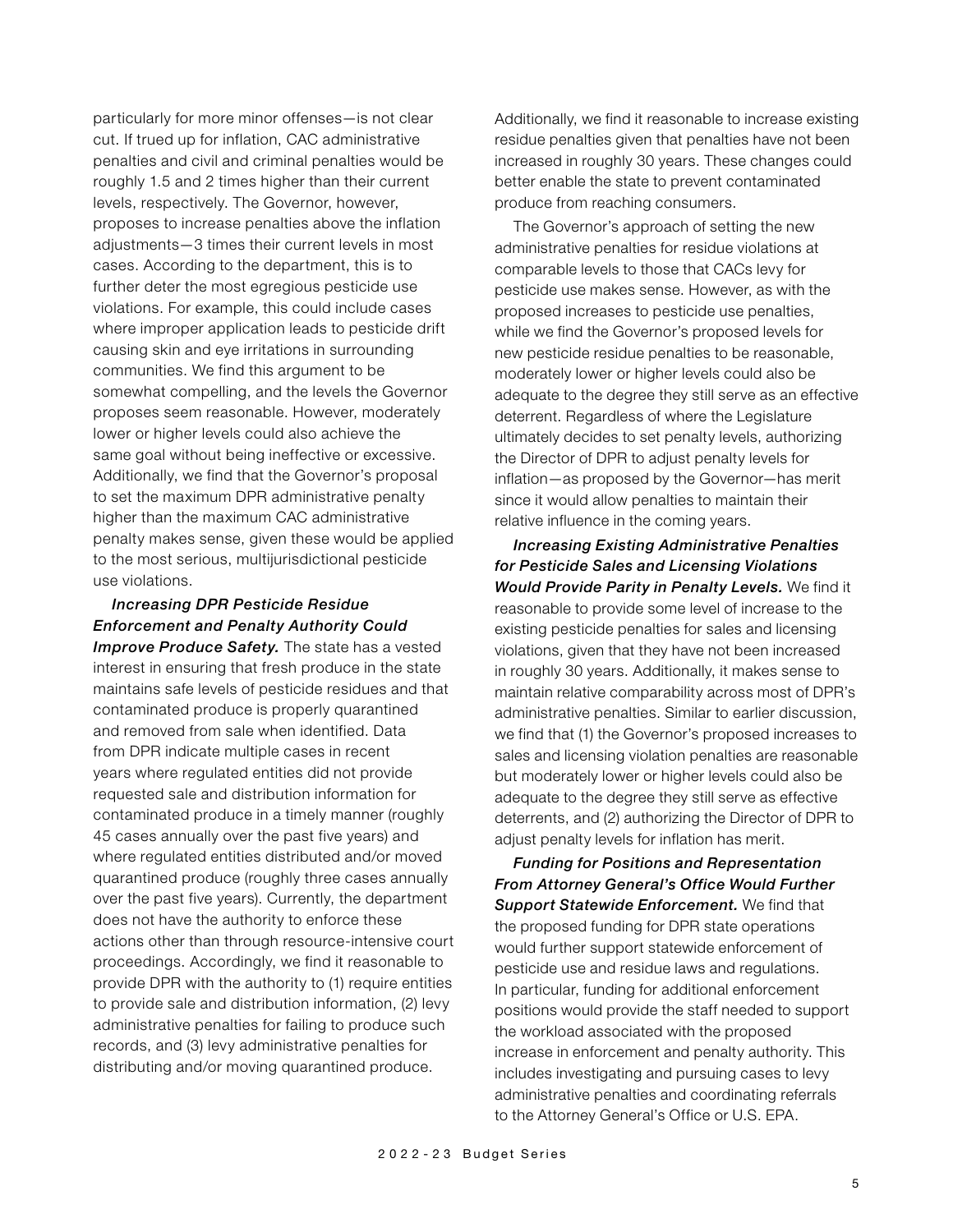The positions also would further support local enforcement actions by providing additional assistance to CACs.

Additionally, funding for DPR to hire the Attorney General's Office would provide the department with the resources needed to ensure that egregious violations are appropriately referred for civil and criminal enforcement. We find the Governor's proposal to provide this funding over a three-year period to be reasonable. This would allow the department to pilot these efforts and report back to the Legislature on outcomes during future budget hearings. This information could then be used to guide whether (and at what level) to continue funding these efforts.

### **Recommendations**

## *Approve DPR Authority to Enforce Administrative Penalties for Pesticide Use*

*Violations.* We recommend the Legislature approve the Governor's proposal to provide DPR with the authority to levy administrative penalties for serious pesticide use violations. Providing additional enforcement authority to DPR would further enhance the state's ability to ensure statewide compliance of pesticide use laws and regulations, while still maintaining CACs as the primary local enforcement agencies. The additional enforcement authority would allow the state to serve as a backstop to local enforcement when merited. Furthermore, it would reestablish similar authority that the department previously held and establish a somewhat comparable enforcement structure to some other state environmental regulatory departments.

*Increase Pesticide Use Penalties at Levels That Will Help Deter Violations.* We recommend the Legislature increase pesticide use penalties and authorize the Director of DPR to adjust penalty levels for inflation in future years. In deciding appropriate increases for the various penalties (including the new DPR administrative penalty), the Legislature will want to consider how increases would further deter individuals and businesses from violating state laws and regulations. This could include approving the Governor's proposed penalty levels—which increase penalties above an inflationary adjustment—or setting penalty levels somewhat higher or lower based on what the Legislature deems appropriate to achieve its goals.

## *Approve Expansion of DPR's Pesticide Residue Enforcement and Penalty Authority.*

We recommend the Legislature approve the Governor's proposal to provide DPR with the authority to (1) require entities to provide sale and distribution information, (2) levy administrative penalties for failing to produce such records, (3) levy administrative penalties for distributing and/or moving quarantined produce, and (4) increase existing residue penalties. These changes could better enable the state to prevent contaminated produce from reaching consumers. We recommend the Legislature set the new administrative penalties for pesticide residue violations at levels that mirror whatever new thresholds it sets for CAC administrative pesticide use penalties and authorize the Director of DPR to adjust penalty levels for inflation.

*Increase Existing Administrative Penalties for Pesticide Sales and Licensing Violations.*  We recommend the Legislature increase existing administrative penalties for pesticide sales and licensing violations and authorize the Director of DPR to adjust penalty levels for inflation in future years. Penalty levels have not been increased in roughly 30 years and thus have lost some of their relative power to deter violations. To maintain parity, we recommend the Legislature set the new maximum penalties at a comparable level to those it establishes for other DPR administrative penalties. This could include approving the Governor's proposed penalty levels or establishing somewhat higher or lower thresholds.

*Approve Funding for Positions to Investigate and Pursue Pesticide Residue and Use Enforcement Cases.* We recommend the Legislature approve the \$582,000 from the DPR Fund in 2022-23 and ongoing to support three new enforcement staff positions that would investigate and pursue pesticide residue and use enforcement cases. The additional positions would enable the department to conduct the workload associated with the proposed additional enforcement and penalty authority, as well as further support local enforcement efforts by CACs.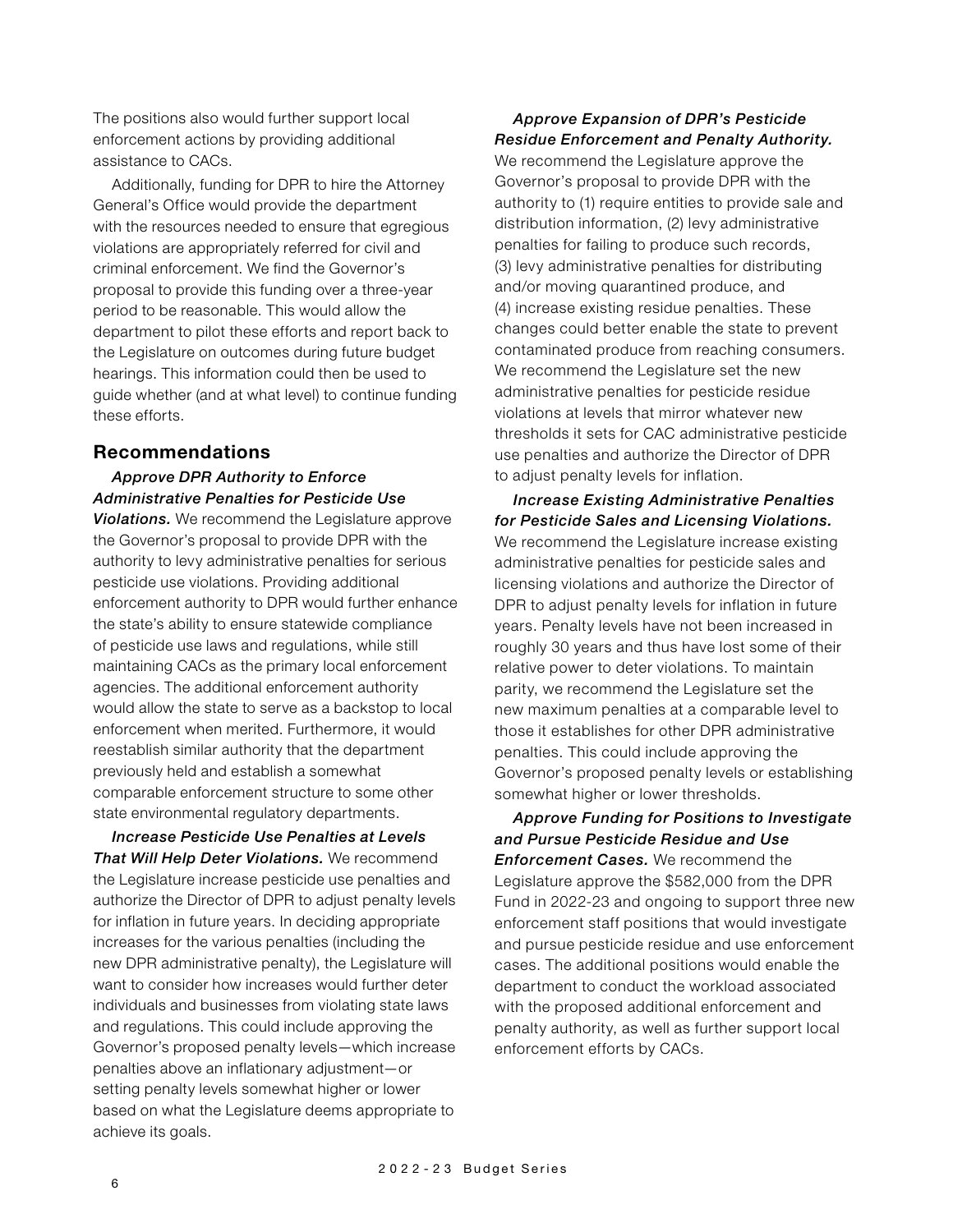*Approve Funding for DPR to Hire Attorney General's Office for Civil and Criminal Enforcement Cases.* We recommend the Legislature approve the Governor's proposal to provide \$300,000 annually from the DPR Fund over the next three years to hire the Attorney General's Office to represent the department in civil and criminal pesticide use enforcement actions.

The funding would allow the department to appropriately refer egregious violations for civil and criminal enforcement and gather data regarding what level of funding might be appropriate in future years. The Legislature may want to consider specifying which metrics the department should track and present to inform these future decisions.